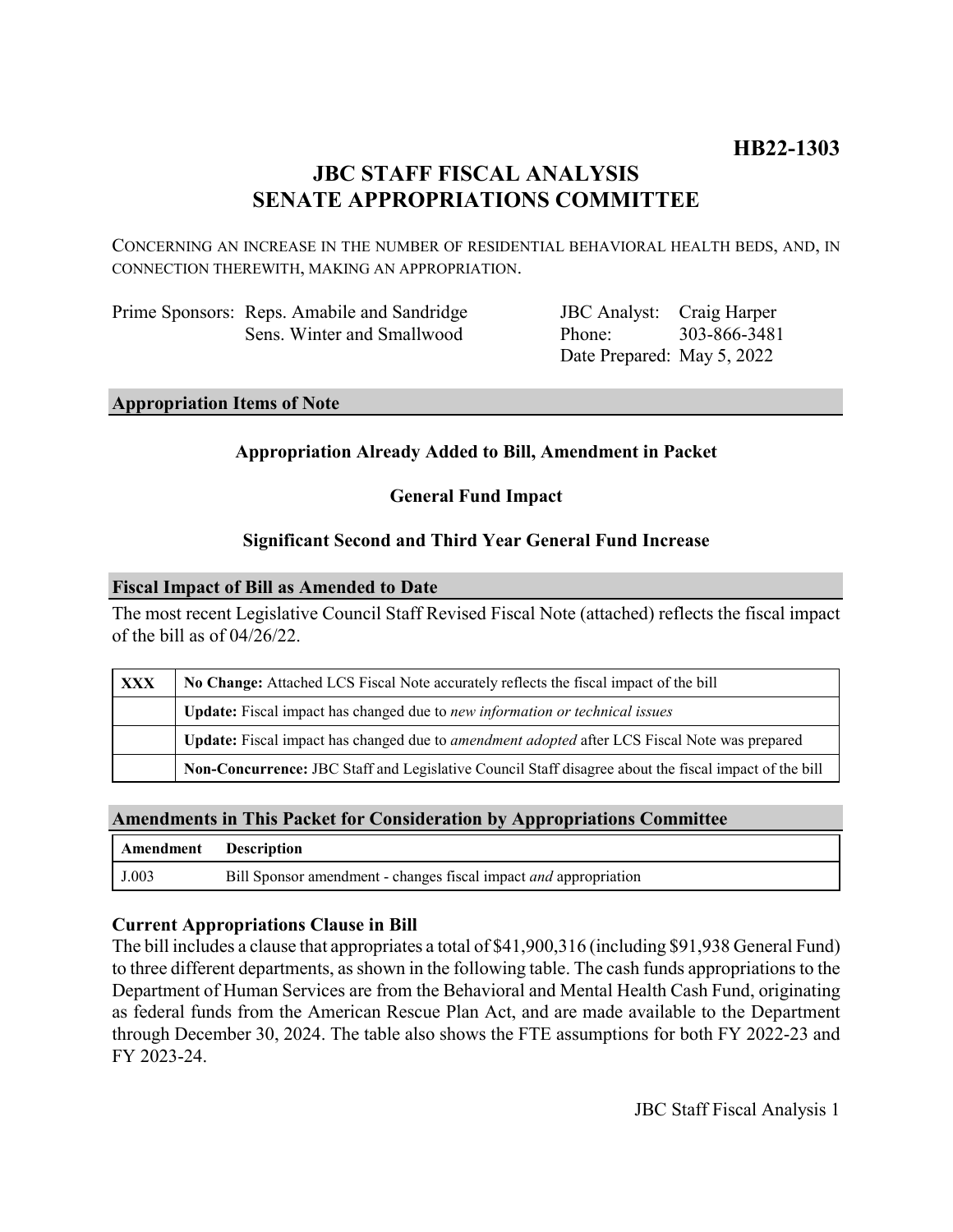# **HB22-1303 JBC Staff Analysis**

| H.B. 22-1303 NET CHANGE IN APPROPRIATIONS BY DEPARTMENT - REENGROSSED BILL |                              |                               |                             |                                       |                                |                        |                        |  |  |
|----------------------------------------------------------------------------|------------------------------|-------------------------------|-----------------------------|---------------------------------------|--------------------------------|------------------------|------------------------|--|--|
| <b>DEPARTMENT</b>                                                          | <b>TOTAL</b><br><b>FUNDS</b> | <b>GENERAL</b><br><b>FUND</b> | <b>CASH</b><br><b>FUNDS</b> | <b>REAPPROPRIATED</b><br><b>FUNDS</b> | <b>FEDERAL</b><br><b>FUNDS</b> | FY 22-23<br><b>FTE</b> | FY 23-24<br><b>FTE</b> |  |  |
| Human Services Operating                                                   | \$31,022,771                 | \$0                           | \$31,022,771                | $\$0$                                 | \$0                            | 10.3                   | 84.3                   |  |  |
| Human Services Capital Construction                                        | 10,683,678                   |                               | 10,683,678                  |                                       |                                | 0.0                    | 0.0                    |  |  |
| Personnel                                                                  | 9.992                        |                               |                             | 9.992                                 |                                | 0.0                    | 0.0                    |  |  |
| Health Care Policy and Financing                                           | 183,875                      | 91.938                        |                             |                                       | 91.937                         | 1.8                    | 2.0                    |  |  |
| <b>TOTAL</b>                                                               | \$41,900,316                 | \$91,938                      | \$41,706,449                | \$9,992                               | \$91,937                       | 12.1                   | 86.3                   |  |  |

However, the current appropriation does not align with the revised fiscal note (dated April 26, 2022) for the reengrossed bill. Specifically, as amended on second reading in the House, the bill requires the following increases in appropriations to the Department of Human Services (also from the Behavioral and Mental Health Cash Fund): (1) \$15.0 million for contracts for additional beds, associated with an amendment authorizing the use of the funds for the renovation of private facilities; and (2) \$1,137,970 for the Department's oversight costs related to mental health residential facilities.

## **Description of Amendments in This Packet**

**J.003** Staff has prepared amendment **J.003** (attached) to amend the existing appropriation clause to provide the additional appropriations discussed above: (1) an increase of \$15.0 million for costs associated with contracting for additional beds and the renovation of private facilities; and (2) an increase of \$1,137,970 for additional costs related to the oversight of mental health residential facilities. With the amendment, total appropriations increase to \$58,038,286, including \$57,844,419 cash funds from the Behavioral and Mental Health Cash Fund (and no change to the other fund sources or the FTE). The following table summarizes appropriations with the increases included in amendment J.003.

| H.B. 22-1303 NET CHANGE IN APPROPRIATIONS BY DEPARTMENT WITH AMENDMENT J.003 |                              |                               |                             |                                       |                         |                 |                        |
|------------------------------------------------------------------------------|------------------------------|-------------------------------|-----------------------------|---------------------------------------|-------------------------|-----------------|------------------------|
| <b>DEPARTMENT</b>                                                            | <b>TOTAL</b><br><b>FUNDS</b> | <b>GENERAL</b><br><b>FUND</b> | <b>CASH</b><br><b>FUNDS</b> | <b>REAPPROPRIATED</b><br><b>FUNDS</b> | FEDERAL<br><b>FUNDS</b> | FY 22-23<br>FTE | FY 23-24<br><b>FTE</b> |
| Human Services Operating                                                     | \$47,160,741                 | \$0                           | \$47,160,741                | $\$0$                                 | \$0                     | 10.3            | 84.3                   |
| Human Services Capital Construction                                          | 10,683,678                   | 0                             | 10,683,678                  |                                       |                         | 0.0             | 0.0                    |
| Personnel                                                                    | 9,992                        |                               |                             | 9,992                                 |                         | 0.0             | 0.0                    |
| Health Care Policy and Financing                                             | 183,875                      | 91,938                        |                             |                                       | 91.937                  | 1.8             | 2.0                    |
| <b>TOTAL</b>                                                                 | \$58,038,286                 | \$91,938                      | \$57,844,419                | \$9,992                               | \$91,937                | 12.1            | 86.3                   |

## **Points to Consider**

## *General Fund Impact*

The Joint Budget Committee has proposed a budget package for FY 2022-23 based on the March 2022 Legislative Council Staff revenue forecast. The budget package includes two set-asides:

- \$40.0 million General Fund for bills that create ongoing obligations; and
- \$900.0 million General Fund for bills that create one-time obligations in FY 2022-23.

The \$40.0 million *appropriations* set-aside includes an additional \$6.0 million General Fund to provide a 15.0 percent General Fund reserve for those appropriations. The \$900.0 million *obligations*